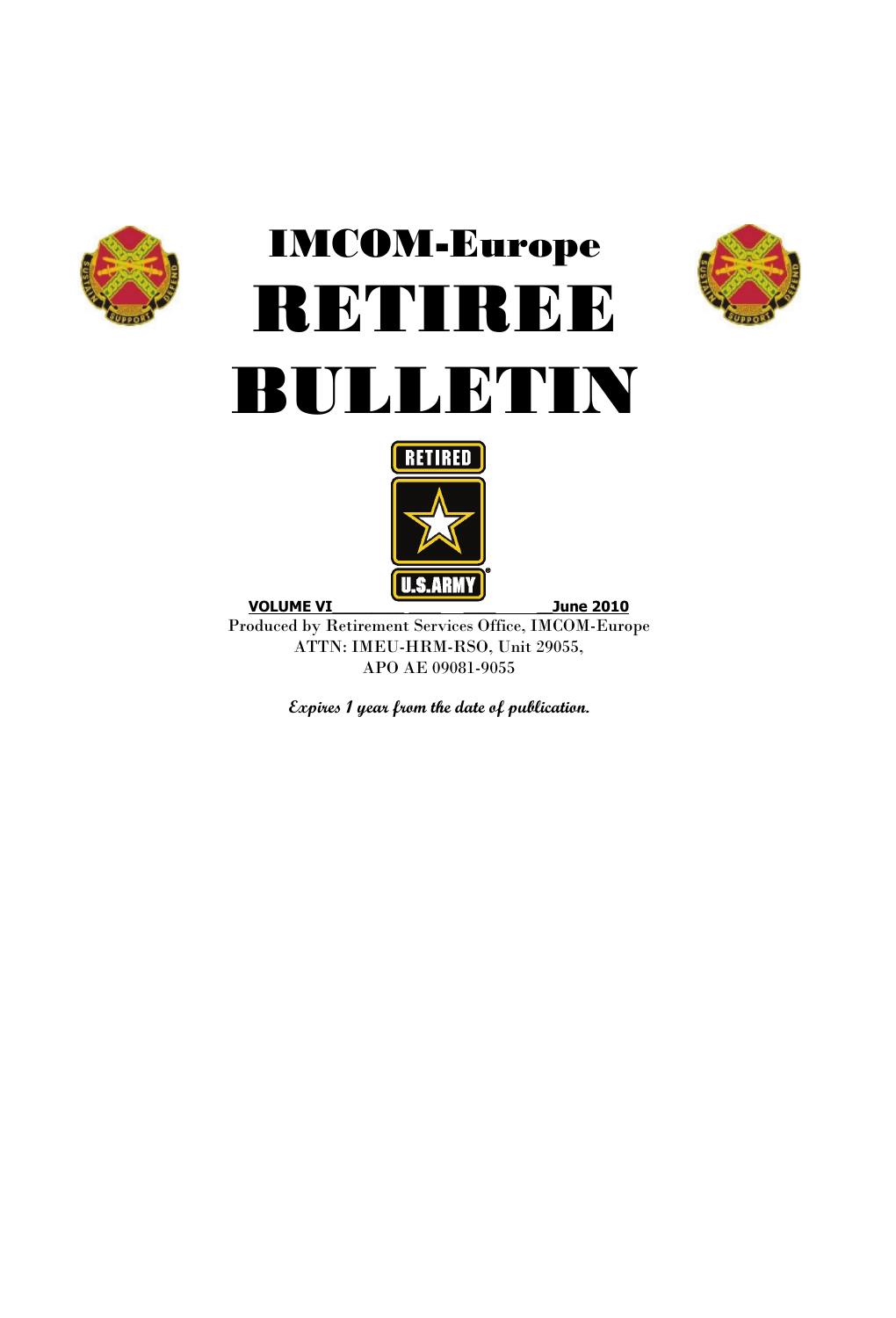The IMCOM-Europe Retiree Bulletin is an authorized periodical published in accordance with AR 600-8-7 by the RSO, IMCOM-Europe (IMEU-HRM-RSO), Unit 29055, APO AE 09081-9055.

- Telephone: DSN 379-6029 or civilian 06202-80-6029, e-mail: rsoae@eur.army.mil
- Website: http://www.imcom-europe.army.mil/sites/divisions/hr\_milper\_serv\_rso.asp

The Director, IMCOM-Europe, has determined that publication of this bulletin is necessary in the transaction of public business as required by law. Use of funds for printing this bulletin was approved by IMCOM-Europe on 1 December 2008 in accordance with AR 25-30. The purpose of this bulletin is to provide information and guidance on laws, regulations, and policy affecting retirees and their Family members or survivors in Europe.

The views and opinions expressed in this bulletin are not necessarily those of the Department of the Army, USAREUR, or IMCOM-Europe.

**COMMANDER AND EDITORIAL STAFF:** General Carter F. Ham **Commanding General, USAREUR** Ms. Diane M. Devens Director. IMCOM-Europe Mr. Michael L. Malone **IMCOM-Europe Retirement Services Officer/Editor** 

GLEN L. SNOW **Chief, Military Personnel Branch** 

Dear Retirees, Family Members, and Annuitants:

Most retirees and annuitants have corrected their current correspondence mailing address to include the appropriate postal code. For all those, we say thank you. To those who still have not corrected their address and currently do not have a postal code listed, you will no longer receive this and other correspondence that may be of interest. We will no longer manually input postal codes. We are sorry that you do not want to remain in touch, but if you change your mind and correct your mailing address, we will be happy to add you back on the mailing list.

Sincerely,

.ONE

**IMCOM-Europe RSO**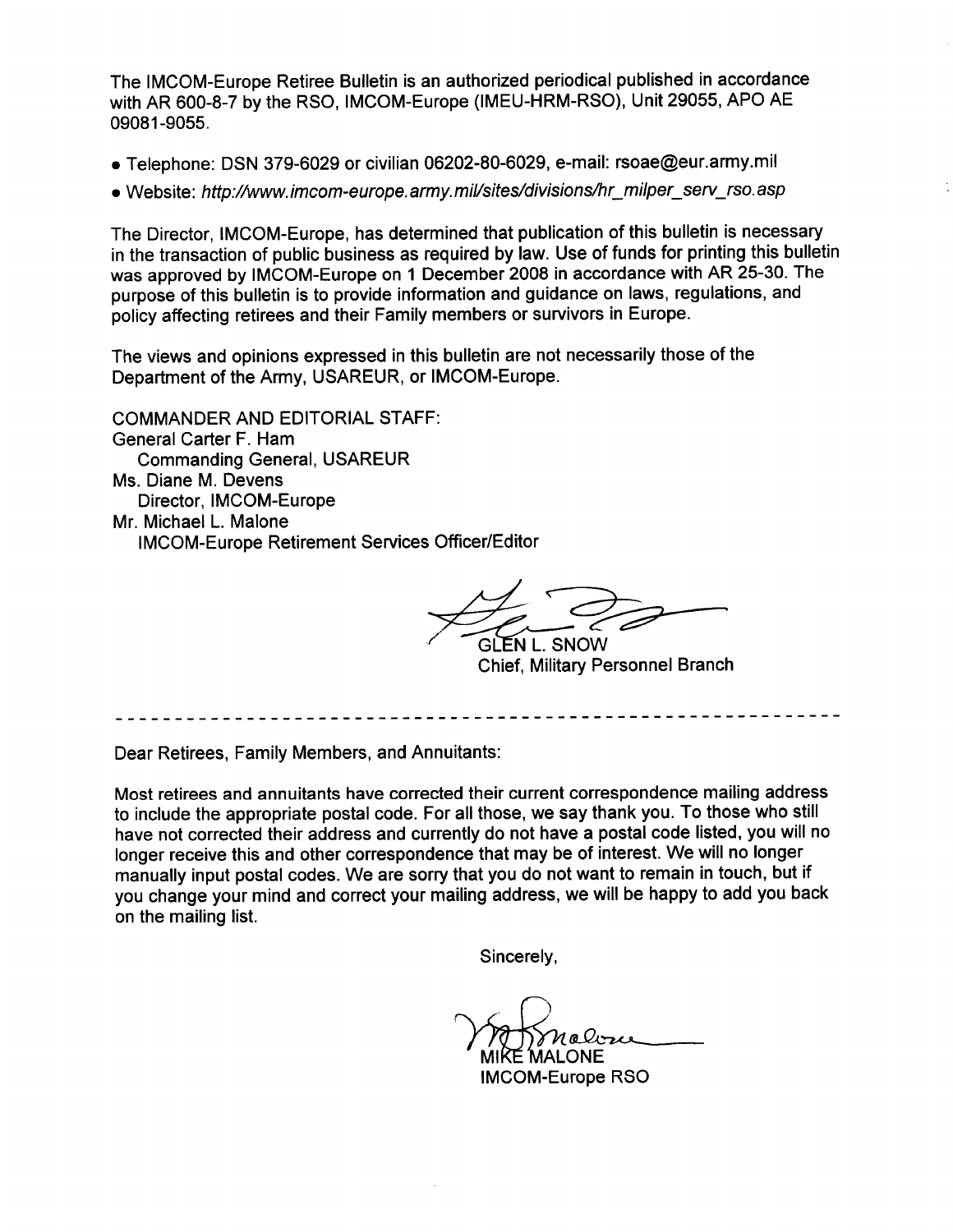

## **IMCOM-EUROPE RETIREE BULLETIN**



### **June 2010**

### **CONTENTS**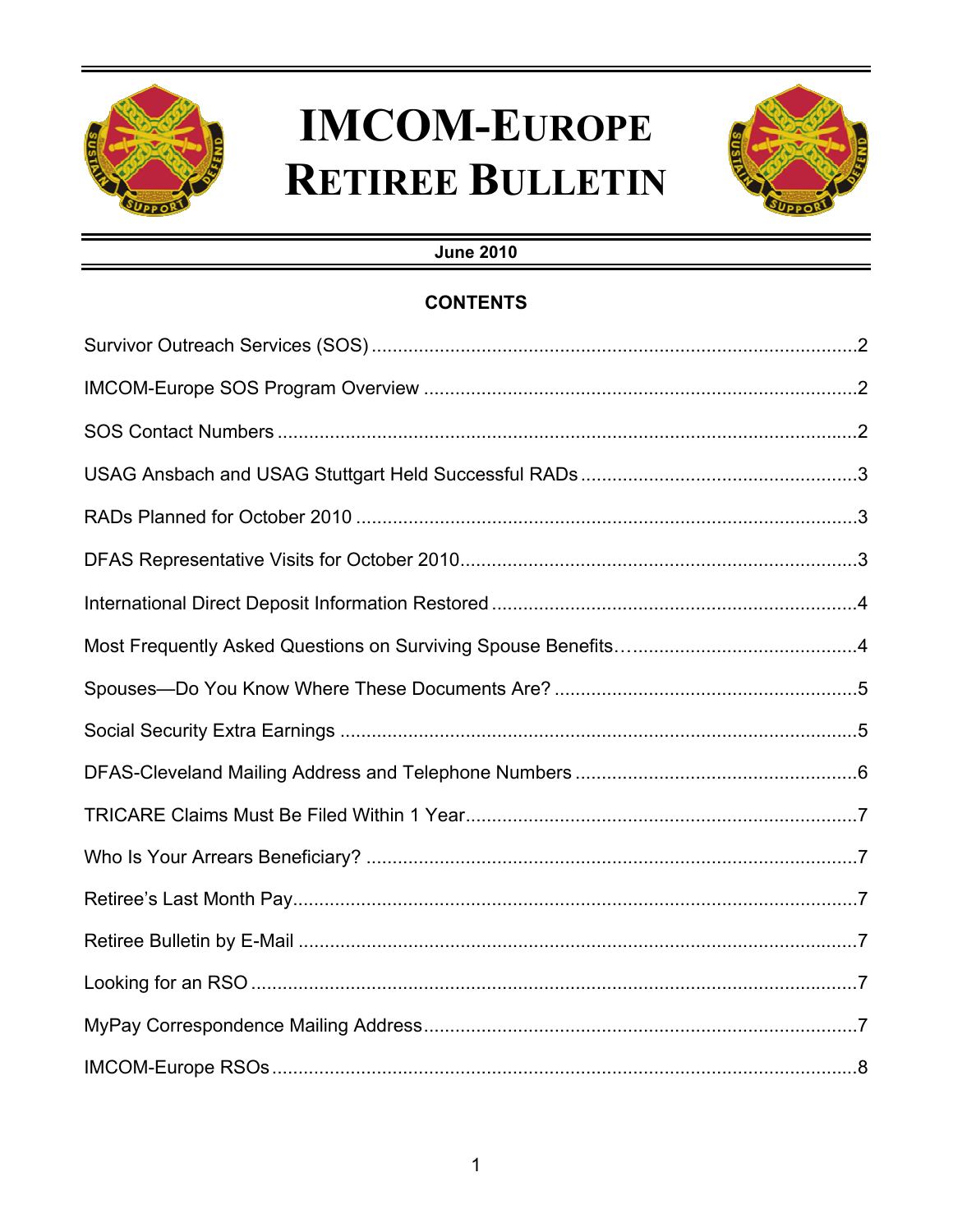### **Survivor Outreach Services (SOS)**

In the words of our Secretary and Chief of Staff of the Army, "Never before in the history of our Army have we asked so much of our Families. They are serving side-by-side with our Soldiers, enduring their hardships and providing the unconditional love and support that truly make our Army strong. The Army Family Covenant pledges our commitment of support to Soldiers and their Families and resource programs to provide them a quality of life commensurate with their service."

#### **IMCOM-Europe SOS Program Overview**

As part of the commitment to survivors, the Secretary of the Army directed the establishment of the SOS program. SOS is designed to provide dedicated and comprehensive support to all eligible survivors of deceased Soldiers and military retirees, and to standardize casualty services and policy across the Army. SOS is a multi-agency program. It is a joint effort between the IMCOM Human Resources Division; the United States Army Family and Morale, Welfare, and Recreation Command; and the Casualty and Mortuary Operations Center.

**SOS Lead Agencies.** In Europe, SOS is an IMCOM-Europe-implemented program and comprises two distinct missions―one under the Military Personnel Branch, Human Resources Division, IMCOM-Europe; and the other under the Army Community Service (ACS) Branch, Morale, Welfare, and Recreation Division, IMCOM-Europe..

**SOS Program Mission.** The SOS Program mission is to standardize garrison casualty operations and provide benefit coordinators who are knowledgeable of all entitlements and special benefits available to survivors. The SOS Program will have two itinerant SOS benefits coordinator located in Heidelberg, Germany. Each SOS benefits coordinator will be assigned designated garrison locations and will be responsible for providing assistance on local, State, and Federal benefits. The coordinators will also act as liaisons with the USAREUR Casualty Assistance Center (CAC) and work with casualty assistance officers (CAOs) to provide guidance and assistance on benefits, processing applications, and coordinating with benefit providers.

**ACS Portion of the SOS Program Mission.** The ACS will provide information and referral services, financial and estate counseling, support group coordination, and other services as required. The ACS SOS Program in Europe will have anitinerant SOS support coordinator located in Heidelberg, Germany, and one in Vicenza, Italy. The support coordinators will provide direct client services and consultation to survivors across assigned garrisons as well as training and briefings to installation ACS providers and tenant units. Direct client services include support groups, life skills education, and connecting survivors with counseling resources.

Each garrison ACS center will also provide an SOS liaison to maintain one-on-one contact with local survivors and conduct information briefings and education presentations in the garrison. The POC for all ACS SOS liaisons is the IMCOM ACS SOS Support Coordinator.

Two financial counselors (one in Heidelberg, Germany, and one in Vicenza, Italy) will provide assistance to surviving Family members through investment and estate-planning education. These financial counselors will work closely with benefits coordinators and legal assistance personnel to address the needs of surviving Families.

#### **SOS Contact Numbers**

Benefit Coordinator: Ms. Jodi Motszko Kilbourne Kaserne, Schwetzingen, Germany DSN (314) 379-8610 or civilian 06202-808610

#### Support Coordinator (Germany): Ms. Janine **Smith**

Kilbourne Kaserne, Schwetzingen, Germany DSN (314) 379-6560 or civilian 06202-806560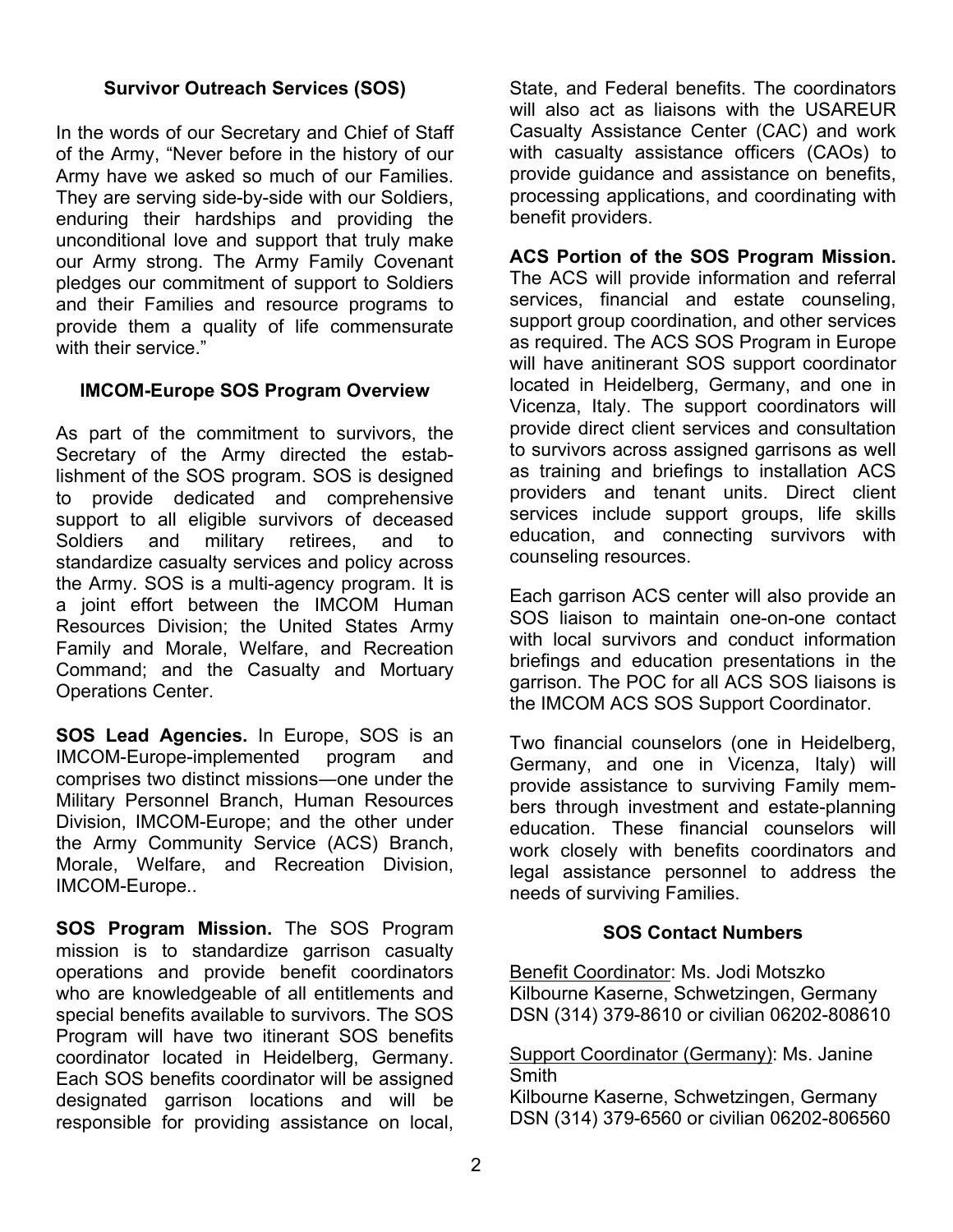Support Coordinator (Italy): Ms. Yvonne Leible Vicenza, Italy DSN 634-6173 or civilian 0039-(0)444-71-6713

### **USAG Ansbach and USAG Stuttgart Held Successful RADs**

The United States Army Garrison (USAG) Ansbach and USAG Stuttgart held retiree appreciation days (RADs) in April. Helpful and informative services were provided to retirees and annuitants. Representatives from the Defense Finance and Accounting Service (DFAS)-Cleveland were present at both RADs to help with pay problems. The Federal Benefits Unit, Frankfurt, answered questions on social security and Veterans' Administration (VA) issues. Medical screening and some dental services were also provided. We hope to see you there next year!

### **RADS Planned for October 2010**

The following RADs are currently planned for October 2010:

**Heidelberg:** Saturday, 16 October 2010, at the Patrick Henry Village Pavilion, to commence at 0900 (doors open at 0800 for registration). Representatives from various agencies will be present to answer questions and provide assistance. The following agencies will be represented: DFAS, Federal Benefits Unit, Frankfurt (Social Security Administration (SSA) and VA), and other garrison support agencies. The following issues will be addressed: ID cards and the Defense Enrollment Eligibility Reporting System (DEERS); the Installation Access Control System (IACS); and legal, medical, and dental services.

**Grafenwöhr:** Friday, 22 October 2010, in building 244, to commence at 0900 (doors open at 0800 for registration). Representatives from various agencies will be present to answer questions and provide assistance. The following agencies will be represented: DFAS and other garrison support agencies.

**Vicenza:** Thursday, 28 October 2010, in the Golden Lion, to commence at 0900 (doors open at 0800 for registration). Representatives from various agencies will be present to answer questions and provide assistance. The following agencies will be represented: DFAS and other garrison support agencies.

**Benelux:** Saturday, 30 October 2010, on SHAPE, to commence at 0900 (doors open at 0800 for registration). Representatives from various agencies will be present to answer questions and provide assistance. The following agencies will be represented: DFAS and other garrison support agencies.

Most events will end at approximately 1400- 1500 hours, depending on attendance.

Always check with your local Retirement Services Officer (RSO) before any event to ensure the location, times, and date have not changed because of military priorities.

### **DFAS Representative Visits for October 2010**

A representative from DFAS-Cleveland will travel to Europe to help retirees and annuitants with pay issues and provide oneon-one audits of their pay records.

Below is the tentative schedule:

**16 Oct 10:** Heidelberg - at the RAD. **18 Oct 10:** Kaiserslautern - Kleber Kaserne, building 3245, room 6. **19 Oct 10:** Baumholder - location to be determined. **20 Oct 10:** Spangdahlem - building 307. **21 Oct 10:** Schinnen - Headquarters Building, RSO Office. **22 Oct 10:** Grafenwöhr - building 244, at the RAD. **23 Oct 10:** Schweinfurt - at the RAD. **25 Oct 10:** Ramstein AFB - across from the ID card office. **26 Oct 10:** Wiesbaden - building 1023W, RSO Office, room 106.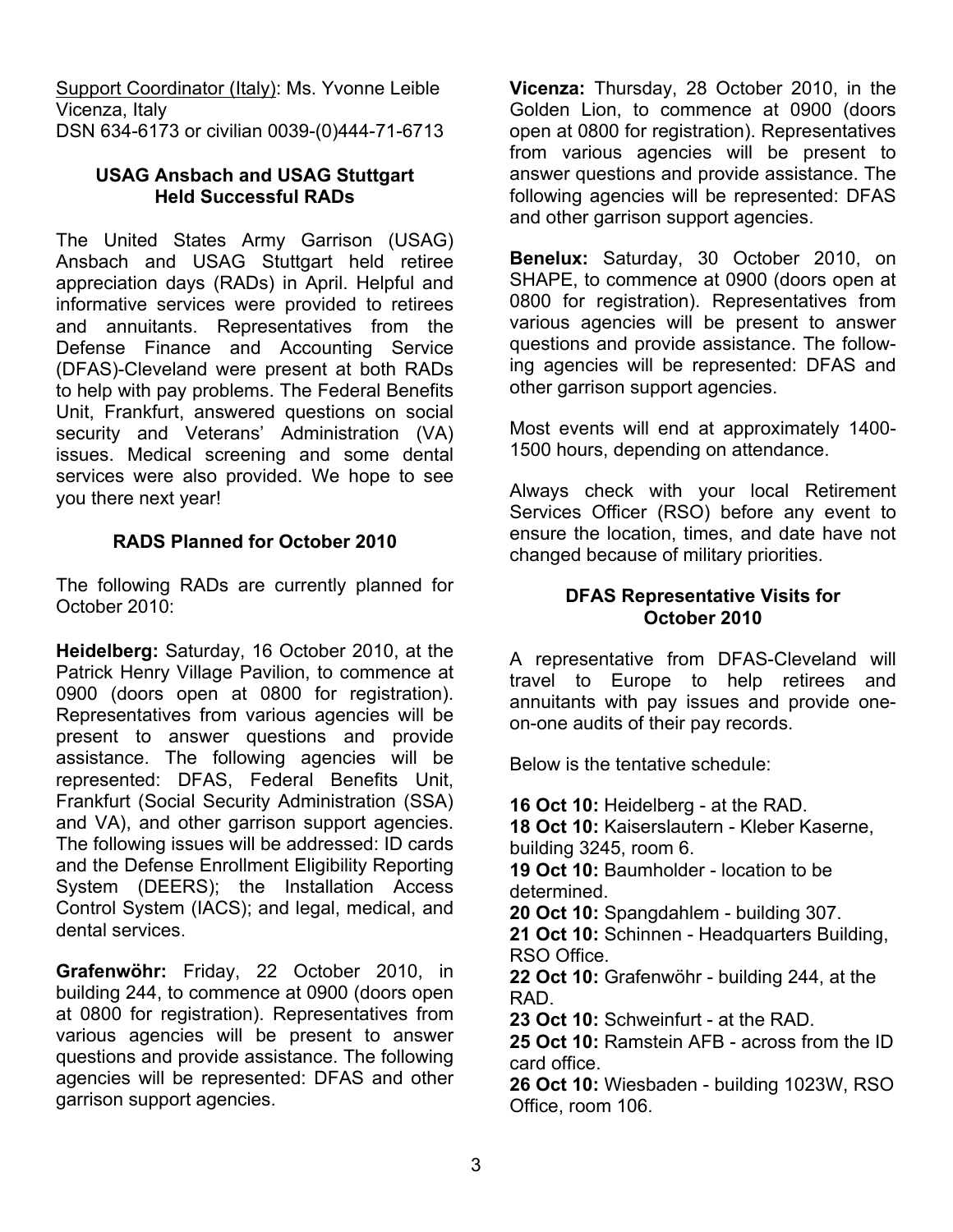**28 Oct 10:** Vicenza - Golden Lion, at the RAD. **30 Oct 10:** Benelux - at the RAD.

Check with your local RSO for the hours of these events.

#### **International Direct Deposit Information Restored**

Many military retirees and annuitants who live overseas and receive their benefits through international direct deposit have voiced concerns recently regarding missing information on their electronic fund transfers. Early this year, International Treasury Services temporarily stopped providing the following information on the transfers:

- **●** Payment source (DFAS, VA, SSA, etc.).
- **●** U.S. dollar amount.
- **●** Euro conversion rate.

The absence of this information made it difficult to determine where payments were coming from and whether or not the amounts were accurate.

Effective with the March 1 deposit, International Treasury Services has resumed providing all of the above-mentioned information on the electronic fund transfers for military retirees and annuitants.

(Source: DFAS website)

#### **Most Frequently Asked Questions on Surviving Spouse Benefits**

**Retiree Pay.** The retiree's last month's pay will be paid to the beneficiary named by the retiree, or by law if no beneficiary has been named. It does not automatically go to the spouse. (The back page of the retiree account statement (RAS) will indicate if a beneficiary has been named.)

**Annuity.** Monthly benefits are paid to the spouse and children as named by the retiree if the retiree elected to participate in the survivor benefit plan (SBP). The annuity begins the day after the death of the retiree. The annuitant may not be the current spouse if there was a court order or if the retiree did not update his or her records after remarrying. The bottom of the RAS indicates if the retiree is enrolled in the program, who is covered, the date of birth of the person covered, and the annuity base amount before taxes.

**NOTE:** Spouses lose entitlement to SBP if they remarry before age 55; however, the entitlement may be reinstated if the remarriage ends because of death or divorce.

#### **VA Burial Allowance.**

**● Service-Related Death.** The VA will pay up to \$2,000 for burial expenses for deaths on or after September 11, 2001. If the veteran is buried in a VA national cemetery, some or all of the cost of transporting the deceased may be reimbursed.

**● Non-Service-Related Death.** The VA will pay up to \$300 toward burial and funeral expenses and \$300 for plot-interment allowances for deaths on or after December 1, 2001. If the veteran was in a VA hospital or under VA-contracted nursing home care, some or all costs for transporting the veteran's remains may be reimbursed.

**Commissary and Exchange Privileges.** Unremarried surviving spouses and other qualified dependents are eligible to shop at military commissaries and exchanges. However, they must register as soon as possible after the death of the sponsor, then yearly with the nearest United States Military Police Customs Office and the local German Customs (*Zollamt*) to obtain a "pink card." The first time the survivor registers, the death certificate must be shown. After that, only a passport is needed. Currently there is a 17.5 percent tax on items purchased.

**Identification Card.** The survivor should be accompanied to the nearest ID card facility to obtain new ID cards indicating status changes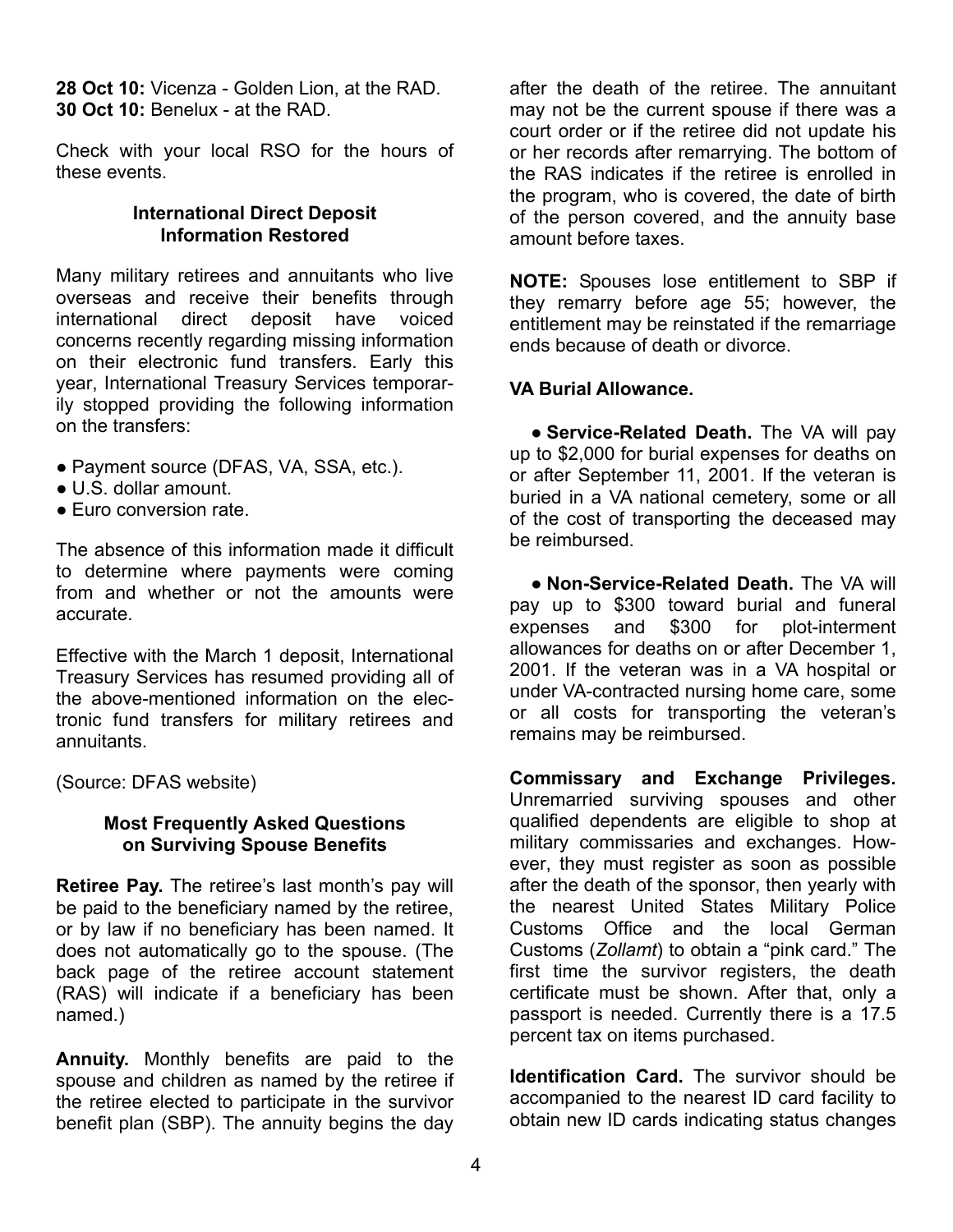from "Retired" to "RET/DEC." A copy of the death certificate and "Report of Death of an American Citizen Abroad" will be necessary. This will update DEERS. ID cards must be periodically renewed until the survivor reaches the age of 75.

**Social Security.** Generally, a person can qualify for widows and widower's benefits if he or she was married to the deceased worker for at least 9 months just before the worker died and is at least 60 years old (50 if disabled).

**TRICARE.** Spouses are covered under TRICARE until age 65. At that point they must enroll in Medicare Part B, pay the monthly premium, and have that input into DEERS to be eligible for TRICARE for Life. If a spouse remarries, he or she **loses** TRICARE **forever**, even if that marriage ends.

#### **Spouses—Do You Know Where These Documents Are?**

Spouses should know the location of the following documents:

**●** Marriage certificate (and divorce papers if the deceased or spouse were married before).

**●** Immigration or naturalization papers.

**●** Separation documents from each period of military service (DD Form 214, Certificate of Release or Discharge From Active Duty) and a copy of the retirement orders if the reason for separation from Service is not shown on the latest DD Form 214 as "retirement." It is **essential** that this document is **on hand**.

**●** Military health records pertaining to the condition of the Servicemember at the time of retirement, plus all correspondence with the Department of Veterans Affairs pertaining to any medical claims.

**●** Social security number (SSN), taxpayer identification number (TIN), and cards (for all Family members).

**●** Last (or recent) RAS from DFAS-Cleveland. DFAS-Cleveland normally issues one RAS per year in December.

**●** Wills, titles, and other applicable documents concerning personal property owned.

**●** All insurance policies. U.S. companies will request copies of the original death certificate, including cause of death, in English.

**●** Income tax records (for the last 3 years recommended).

**●** Copies of deeds, mortgages, rental contracts, and other applicable documents for all real estate owned.

**●** Documents referring to bank accounts (for example, checking, savings, loans, annuities, securities, stocks, bonds).

**●** References to safe deposit boxes.

**●** Any reference to outstanding debts. (NOTE: Many credit card companies carry insurance on the life of the cardholder. This may pay off any outstanding debts on the card when the company is notified of the death of the cardholder).

### **Social Security Extra Earnings**

Your Social Security benefit depends on your earnings, averaged over your working lifetime. Generally, the higher your earnings, the higher your Social Security benefit. Under certain circumstances, special earnings can be credited to your military pay record for Social Security purposes. The extra earnings are for periods of active duty or active duty for training. These extra earnings may help you qualify for Social Security or increase the amount of your Social Security benefit.

If you served in the military after 1956, you paid Social Security taxes on those earnings. Since 1988, inactive duty service in the Armed Forces Reserves (such as weekend drills) has also been covered by Social Security.

Under certain circumstances, special extra earnings for periods of active duty from 1957 through 2001 can also be credited to your Social Security earnings record for benefit purposes.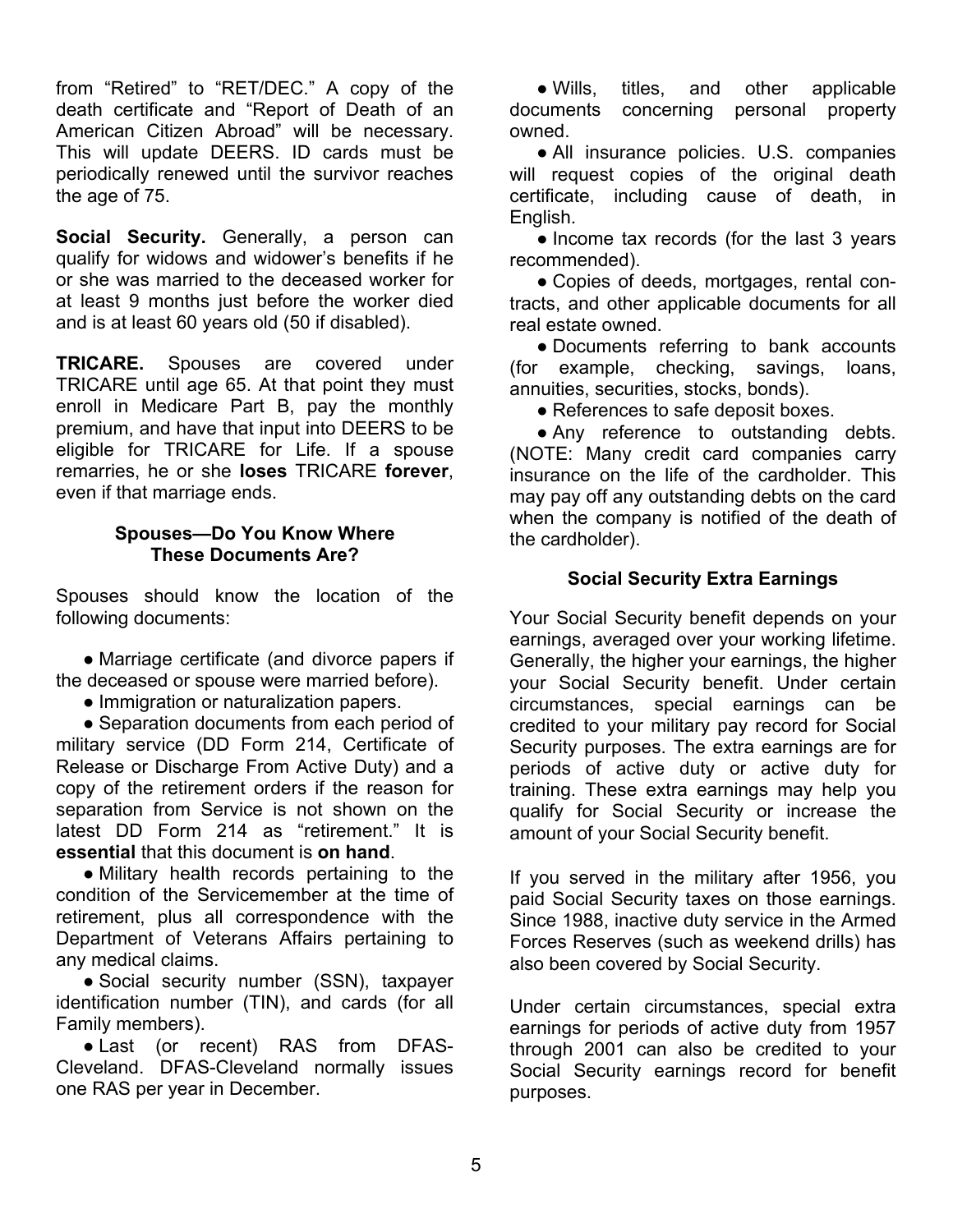From 1957 through 1967, Social Security will add the extra credits to your record when you apply for Social Security benefits. From 1968 through 2001, you do not need to do anything to receive these extra credits. The credits were automatically added to your record. After 2001, there are no special extra earnings credits for military service.

The information that follows explains how you can get credit for special extra earnings and applies only to active duty military service earnings from 1957 through 2001:

• From 1957 through 1977, you are credited with \$300 in additional earnings for each calendar quarter in which you received activeduty basic pay.

**●** From 1978 through 2001, you are credited with an additional \$100 in earnings up to a maximum of \$1,200 a year for every \$300 in active-duty basic pay. If you enlisted after September 7, 1980, and did not complete at least 24 months of active duty or your full tour, you may not be able to receive the additional earnings. Check with Social Security for details.

If you served in the military from 1940 through 1956, including attendance at a service academy, you did not pay Social Security taxes. However, your Social Security record may be credited with \$160 a month in earnings for military Service from September 16, 1940, through December 31, 1956, under any of the following circumstances:

**●** You were honorably discharged after 90 or more days of Service, or you were released because of a disability or injury received in the line of duty.

**●** You are still on active duty.

**●** You are applying for survivors benefits and the veteran died while on active duty.

You cannot receive credit for these special earnings if you are already receiving a Federal benefit based on the same years of service. There is one exception: If you were on active duty after 1956 you can still get the special earnings for 1951 through 1956, even if you are receiving a military retirement based on Service during that period.

These extra earnings credits are added to your earnings record when you apply for Social Security benefits.

**NOTE:** In all cases, the additional earnings are credited to the earnings that Social Security averages over your working lifetime, not directly to your monthly benefit amount.

(Source: United States Social Security Administration website)

#### **DFAS-Cleveland Mailing Address and Telephone Numbers**

DFAS-Cleveland addresses and telephone numbers for mail-handling operations are as follows:

Defense Finance and Accounting Service U.S. Military Retirement Pay P.O. Box 7130 London, KY 40742-7130

Telephone: 800-321-1080 216-522-5955 Fax: 800-469-6559

Defense Finance and Accounting Service U.S. Military Annuitant Pay P.O. Box 7131 London, KY 40742-7131

Telephone: 800-321-1080 216-522-5955 Fax: 800-982-8459

**NOTE:** "800" numbers are not toll-free when calling from Europe. You must dial "001" instead of "1" to call from Europe. Ensure that the last four digits of your SSN and signature are on all faxed pages. Addresses may also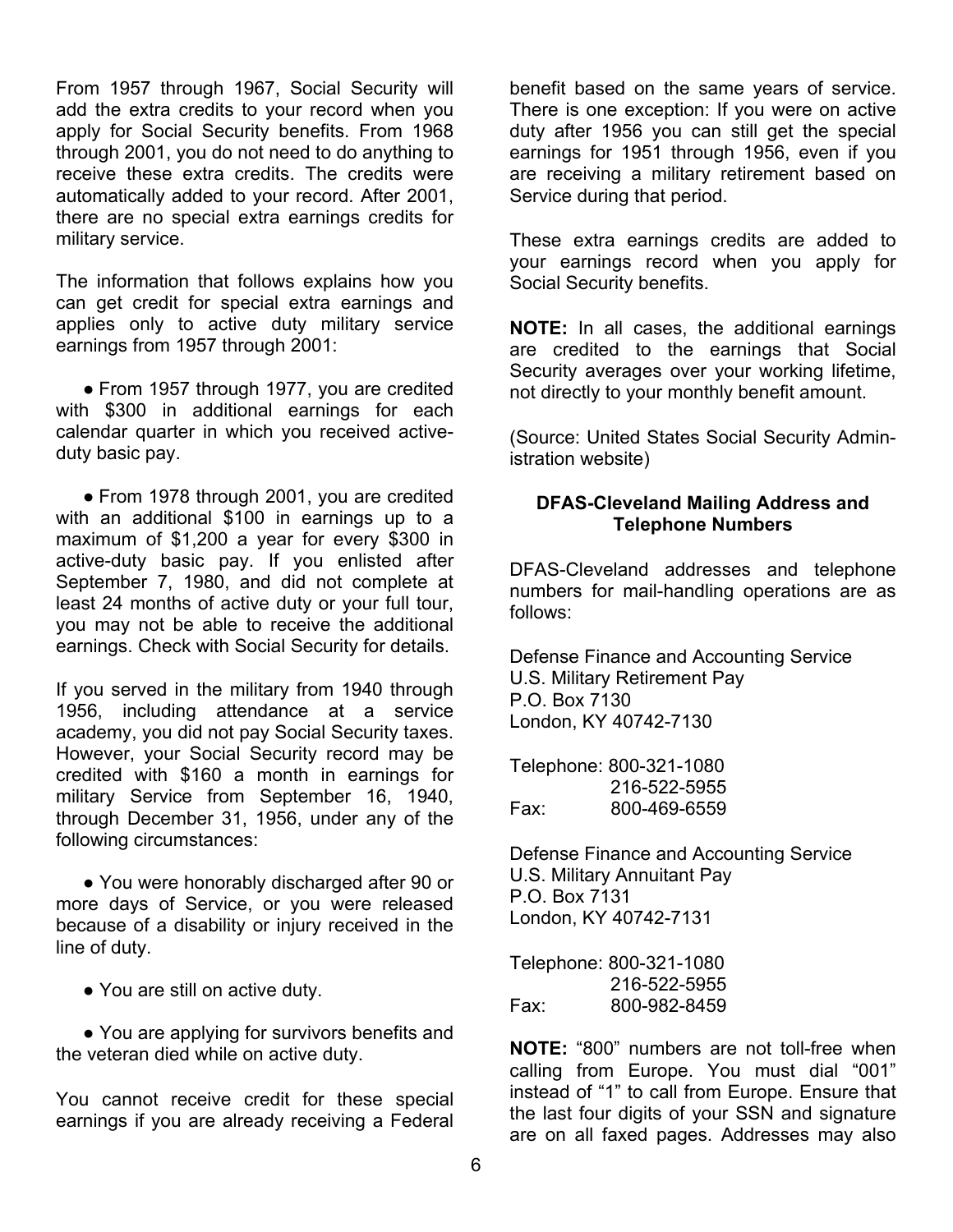be changed online through the MyPay website at *http://www.dfas.mil*.

### **TRICARE Claims Must Be Filed Within 1 Year**

All bills and claims must reach the TRICARE claims center no more than 12 months after the first day you receive care. Claims for inpatient services must be received no later than 12 months after the day you leave the hospital. Claims are filed by completing DD Form 2642.

(Source: United States Army Medical Activity, Heidelberg)

### **Who Is Your Arrears Beneficiary?**

This area continues to be a major problem at DFAS-Cleveland.

Who have you designated as your arrears beneficiary for your last month of retirement pay? We do not know on which day we will die; therefore, you should ensure that information on your arrears beneficiary is current. Contact your local RSO about completing DD Form 2894 (Designation of Beneficiary Information).

### **Retiree's Last Month Pay**

The month a retiree dies, his or her last-month check will be recouped by DFAS either from the bank or the spouse and the retiree will have his or her account audited and then closed. There are many cases where monies are not returned; therefore, the annuitant payments of the Survivor Benefit Plan are not started because the retiree's account cannot be closed out.

### **Retiree Bulletin by E-Mail**

If you wish to receive the Retiree Bulletin by e-mail, please go to *https://aepubs.army.mil/ ae/public/aepubs\_main.asp*, click on *Retiree*, provide the information requested in the pop-up window, and click on *Submit*. This is a one-time registration. Once you subscribe, all future Retiree Bulletins will be sent to you automatically by e-mail. If you change your e-mail address, you must register again.

### **Looking for an RSO**

If you live outside Belgium, Germany, Italy, or the Netherlands and need to contact an RSO, contact the IMCOM-Europe RSO at DSN (314) 379-6029 or civilian 0049-06202-80- 6029.

### **MyPay Correspondence Mailing Address**

If you are a retiree, work for the Government as a civilian, and use MyPay, remember that changing your address on the civilian side of the MyPay screen will not automatically change your retiree correspondence mailing address. You must also enter the information on the retiree side. In addition, when changing an address in MyPay, remember that APO and FPO addresses are not foreign addresses; they should be entered in the continental United States portion. Many APO and FPO addresses include information that causes problems at postal operations. APO and FPO addresses should include only the information that the postal personnel provided you. Because of postal transformation, many addresses do not have the proper information. This can delay or even stop delivery of your correspondence. Remember that the MyPay correspondence mailing address is your official Army mailing address. Take the time to ensure that it is correct. In Europe, there are currently approximately 500 APO and FPO addresses that are nondeliverable because of incorrect address information.